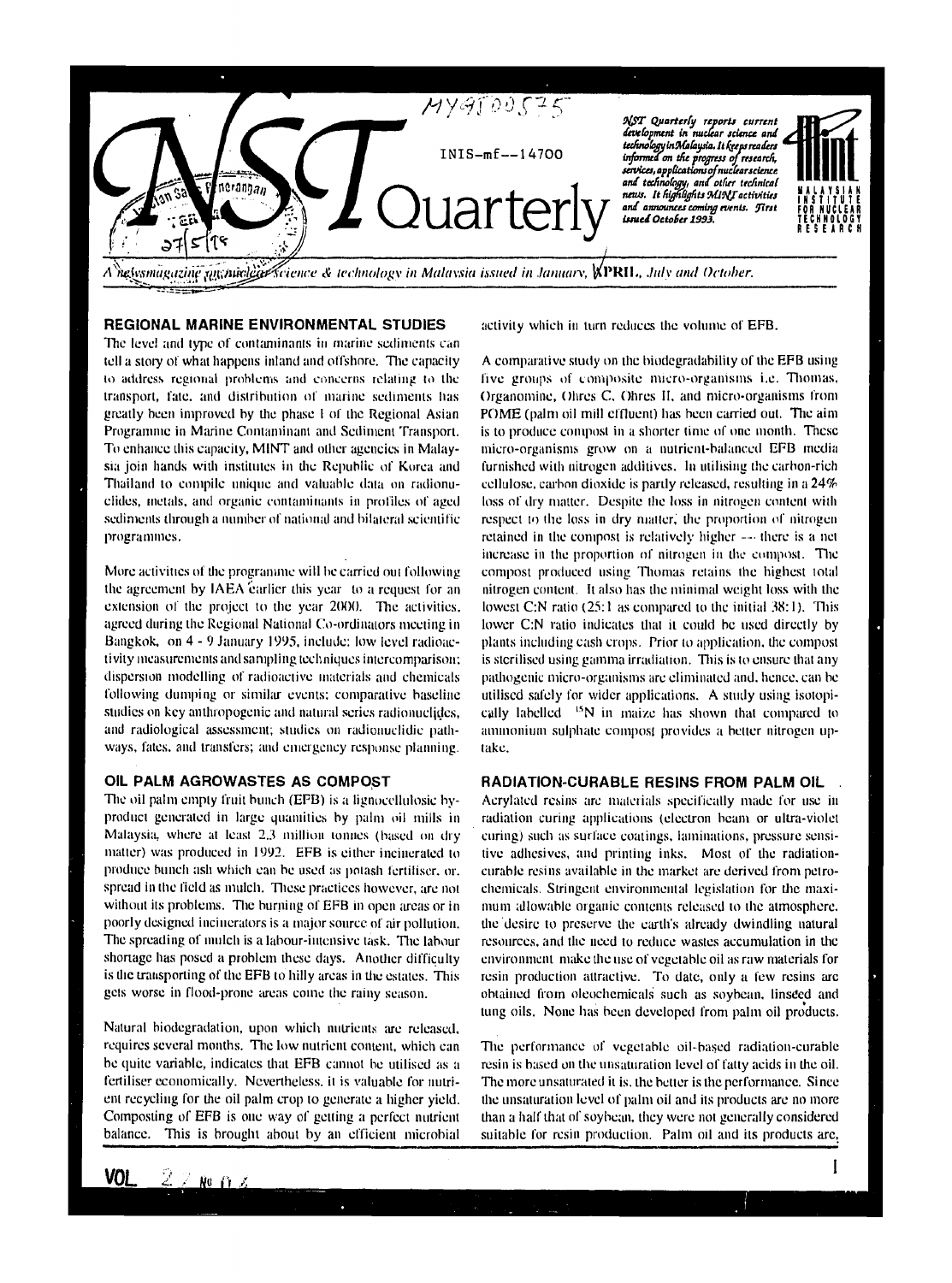# **NST Quarterly**

however, abundant and renewable. These considerations motivated joint efforts between MINT and PORIM to investigate to what extent palm oil can be used as the raw malcrial for resin production.

The first acrylated palm oil was synthesised from epoxidised palm.oil (RBD palm olein) products, EPOP, in early 1989 at MINTs laboratory. The acrylatcd products, epoxidised palm olein acrylalc or EPOLA, with a molecular weight of around 2000 was found to be curable when subjected to UV or EB irradiation. The EPOLA-bascd formulated resins have been satisfactorily used as radiation-curable coating materials on various substrates such as wood, bamboo, glass, ceramic, and metal. At a reasonably fast cure rate and at a dose of 10 kiloGray the coatings show no major defects. However, at 20- 30% pendulum hardness of the cured film, EPOLA is considered rather soft for commercial coating purposes. Preliminary investigations indicate that it has potential as radiation-curable pressure sensitive adhesives (using 60-80% EPOLA), and printing inks (using 20-40% EPOLA).

Current work is focussed on this area.

# **RADIATION STERILIZATION/PASTEURIZATION OF COSMETICS AND PHARMACEUTICALS - THE INDONESIAN SUCCESS STORY**

They've done it! The steadily growing market for Indonesia's traditional and herbal cosmetics *and jamu* in Malaysia, Europe and the Middle-Eastern countries is testimony of their manufacturers' awareness and wisdom in exploiting the benefits of Radiation Processing Technology to improve and upgrade the quality of their products.

Two MINT delegates attended the seminar on *Alternative Method for Sterilization of Cosmetics and Pharmaceuticals Using Gamma/Beta Irradiation* in Jakarta on 24-25 January 1995. The seminar, at which there were over 100 private manufacturers from the cosmetics and pharmaceuticals industries, was highly successful.

Post-seminar visits to Mustika Ratu, Sari Ayu, Ristra Indolabs, and Indogamma showed evidence of the high acceptance of the radiation processing method amongst Indonesian healthcare industries, a point to be seriously considered by our local manufacturers!

#### **CE-MARKETING AND ITS IMPLICATIONS ON MALAYSIAN MEDICAL DEVICE INDUSTRIES**

There has been some concern within the local medical device industry regarding the implications of the European Medical Devices Directive 93/94 which comes into effect on 1 January 1995. The Directive requires all medical devices marketed in EEA countries to display the CE-Marking following this date. It is applicable to instruments, apparatus, appliances or materials, used alone or in combination on human beings for the purpose of:

- diagnosis, prevention, monitoring, treatment or alleviation of disease or handicap;
- investigation, replacement or modification of the anatomy or of a physiological process;
- the control of conception.

Manufacturers must follow die prescribed **Conformity** Assessment routes and provide proof of such conformity via third party assessment of their product and production processes by an EU-notified body.

S1NAGAMA has obtained confirmation from the association of International Industrial Irradiation (AIII) in Paris that it is a requirement for all medical device manufacturers and industrial irradiators to request certification from any one of the EUnotified bodies. Enquiries to SIRIM have also been made with regards to the SIRlM-issued ISO 9000 and product certificates. SIRIM has given the assurance that its certificates arc recognized within the EU and it has, in fact, signed MOC's with several EU-notified bodies widi the aim for mutual recognition. A recent ISO press release has indicated that an ISO 9000 worldwide recognition system will be launched by late 1995.

Local manufacturers who are exporting medical devices to the EU countries and who have received quality system and/or product certification from SIRIM need **not** undergo multiple audits and registration programmes. You are, however, advised to write to SIRIM, so that appropriate steps are undertaken to get the SIRIM assessment endorsed by the counterpart EU-notified body.

## **"BLOOMING PROFIT THROUGH IRRADIATION"**

MINTs continuing effort in exploring and pioneering new areas in the application of nuclear science and technology in the country, has produced numerous successes. In agriculture, for example, MINT has successfully produced a new mutant rice and a banana variety popularly known as *Tongkat Ali* and *NOVARIA* respectively. This proves the benefits of nuclear technology in applications specifically in crop improvement, and die potential of die technology in enhancing national economic development. Despite this achievement, the innovative minds of MINT are still forging ahead to open new frontiers in agricultural research in the country. This time MINT has found a willing partner in RMJ Management Sdn. Bhd. to work together to realise common interests and objectives in ornamental plants research. As a manifestation of this commitment MINT and RMJ Management Sdn.Bhd. signed an MOU on 14 March at the Hilton International, Kuala Lumpur. The signing ceremony was witnessed by Datuk Law Hieng Ding, the Minister of Science, Technology and the Environment.

The MOU covers the *In vitro Mutagenesis of Ornamental Plants* programme which consists of genetic improvement of selected ornamentals through mutagenesis, and the develop4

 $\begin{bmatrix} 1 \\ 1 \end{bmatrix}$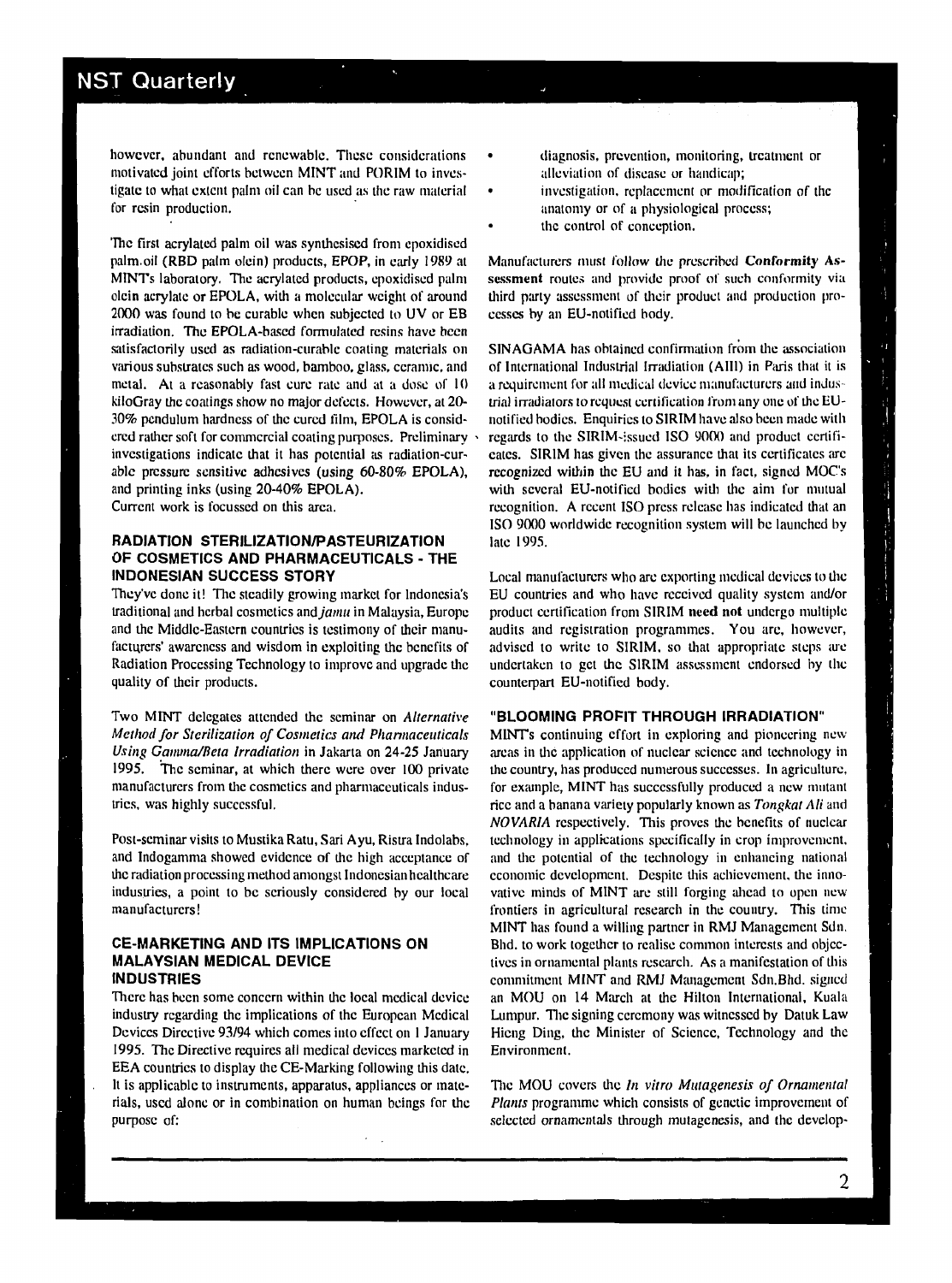ment of mass propagation technology for selected ornamentals. The aims of the project arc to improve:

- economically important characters such as growth rate, morphology, leaf shape, and colour of the selected ornamental plants
- propagation techniques of the selected ornamen tal plants to be more economical and efficient on a large scale production

MINT and RMJ will play important and synergistic roles in implcnting the MOU.

- MINT as a nuclear technology institute will develop in vitro mutagenesis and other related tech nology for ornamental plants improvement, generate new varieties, and efficiently mass propagate selected ornamental plants.
- RMJ as a private company will act as a vital link with the customers to ensure effective response, gauge market demands and preferences determine effective marketing strategies for the products.

Both parties will make available the infrastructure, equip-

ment, facilities, and manpower needed to ensure the continuity and success of the project at the laboratory scale and the nursery level.

The theme *Blooming Profit Tlxrough Irradiation* will, hopefully, encourage the two partners to execute the MOU to a profitable and successful venture. It is envisaged that die success of this link-up will generate more interest with other private sectors to invest in R&D, especially in the nuclear and related technology.

# **MALAYSIA PLAYED HOST TO RCA WGM**

Malaysia hosted the 17th Working Group Meeting of the Regional Cooperative Agreement for the Asia Pacific Region (RCA) on 27-30 March. RCA is a regional technical cooperation programme under the auspices of the IAEA and is participated by 17 member countries: Australia. Bangladesh, China, India, Indonesia, Japan, South Korea, Malaysia, Mongolia, Myanmar, New Zealand, Pakistan, the Philippines. Singapore, Sri Lanka and Vietnam.

Malaysia was represented by MINT as the agency to coordinate and implement. The meeting was officiated by Datuk Law Hieng Ding, the Minister of Science, Technology and the Environment who reiterated Malaysia's support of the RCA programme. He also urged participants of the meeting to consider the application of nuclear technology in the environment.

| <b>CODE</b>       | <b>TITLE</b>                       | <b>DATE</b>  | <b>FEES</b>  |  |
|-------------------|------------------------------------|--------------|--------------|--|
| <b>CRPO</b>       | <b>Radiation Protection Course</b> | 11/7-20/7    | RM900,00(K)  |  |
|                   | For Officers                       | 19/9-28/9    | RM1300.00(S) |  |
| <b>CRT01</b>      | Industrial Radiography Training    | 19/6-5/7     | RM1200.00(K) |  |
|                   | Course-Basic Grade                 | $4/9 - 19/9$ | RM1670.00(S) |  |
| CRT <sub>02</sub> | Industrial Radiography Course      | $5/6 - 22/6$ | RM1300.00(K) |  |
|                   | Intermediate Grade                 | 7/8-25/8     | RM1900.00(S) |  |
| CSM <sub>01</sub> | Course on Surface Method           | 17/7-31/7    | RM1000.00(K) |  |
|                   | <b>Basic Grade</b>                 |              | RM1500,00(S) |  |
| <b>CMNDT</b>      | Course on Basic Metallurgy         | $247 - 29/7$ | RM600,00(K)  |  |
|                   | For NDT                            |              | RM800.00(S)  |  |

**COURSES, SEMINAR AND WORKSHOPS THIRD QUARTERS OF 1995** 

\*(K) Government

\*(S) Private

This information is correct and complete at the time of printing. For further details please contact Jabatan Latihan , MINT, Tel: 8250510 Ext. 1064